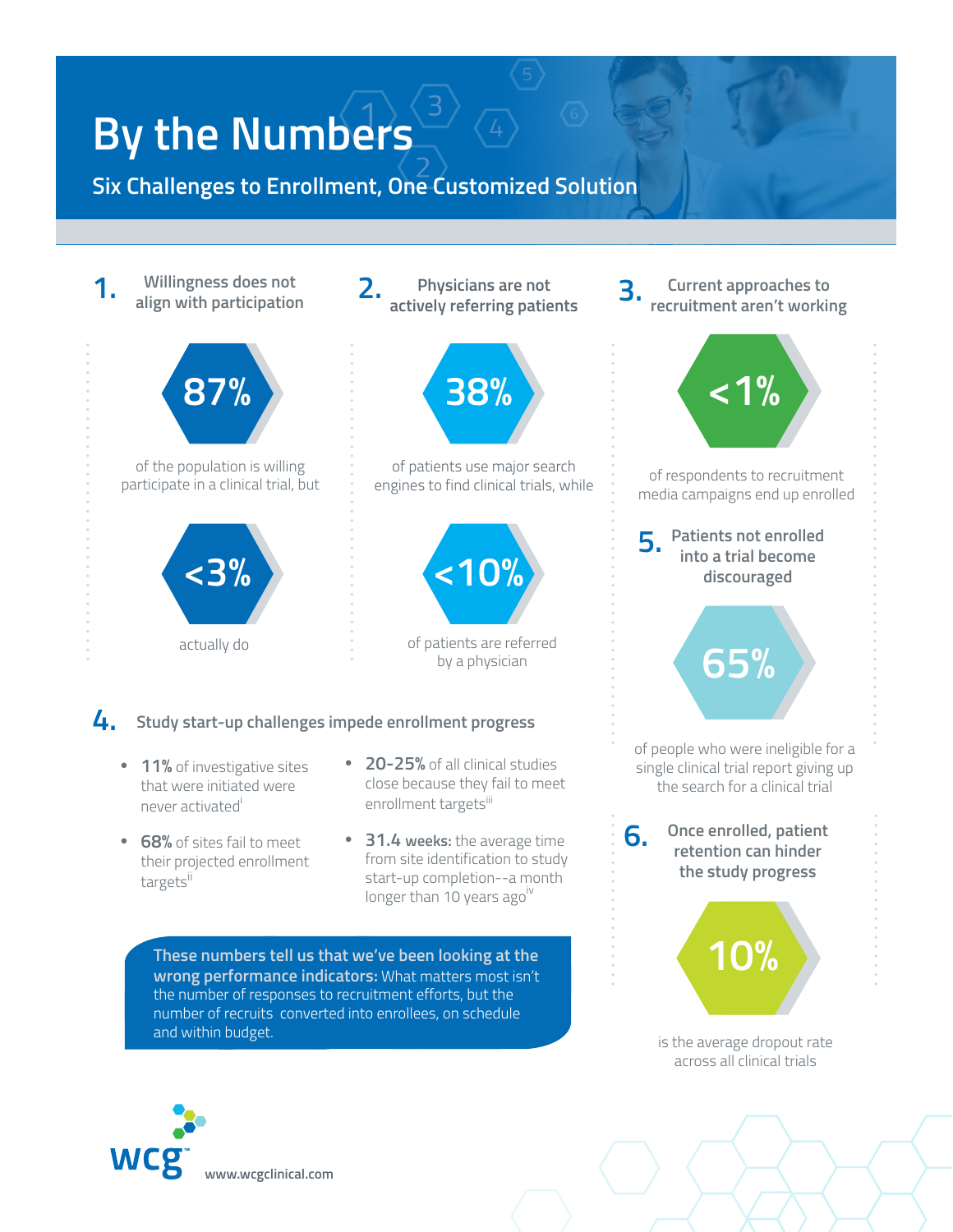## **By the Numbers**

**Six Challenges to Enrollment, One Customized Solution**

### **The Solution: Flip the Funnel, Accelerate Recruitment**

To combat these statistics, WCG ThreeWire has put in place a proven strategy that effectively attracts, engages, and retains patients throughout your study.



#### **WCG Enrollment AssistantsTM** -A customized, on-the-ground site resource that can:

- Create a pathway for patients and volunteers to become involved in clinical trials
- Engage those who have an interest in clinical trials but don't know where to get started
- Retain patients through the life of the study with superior site customer service

#### **The Result We've Seen by Implementing On-site EAs for Sponsors:**

increase in enrollment rate with WCG ThreeWire in seven months, compared to patients enrolled in the first 10 months without WCG ThreeWire.



**500%**